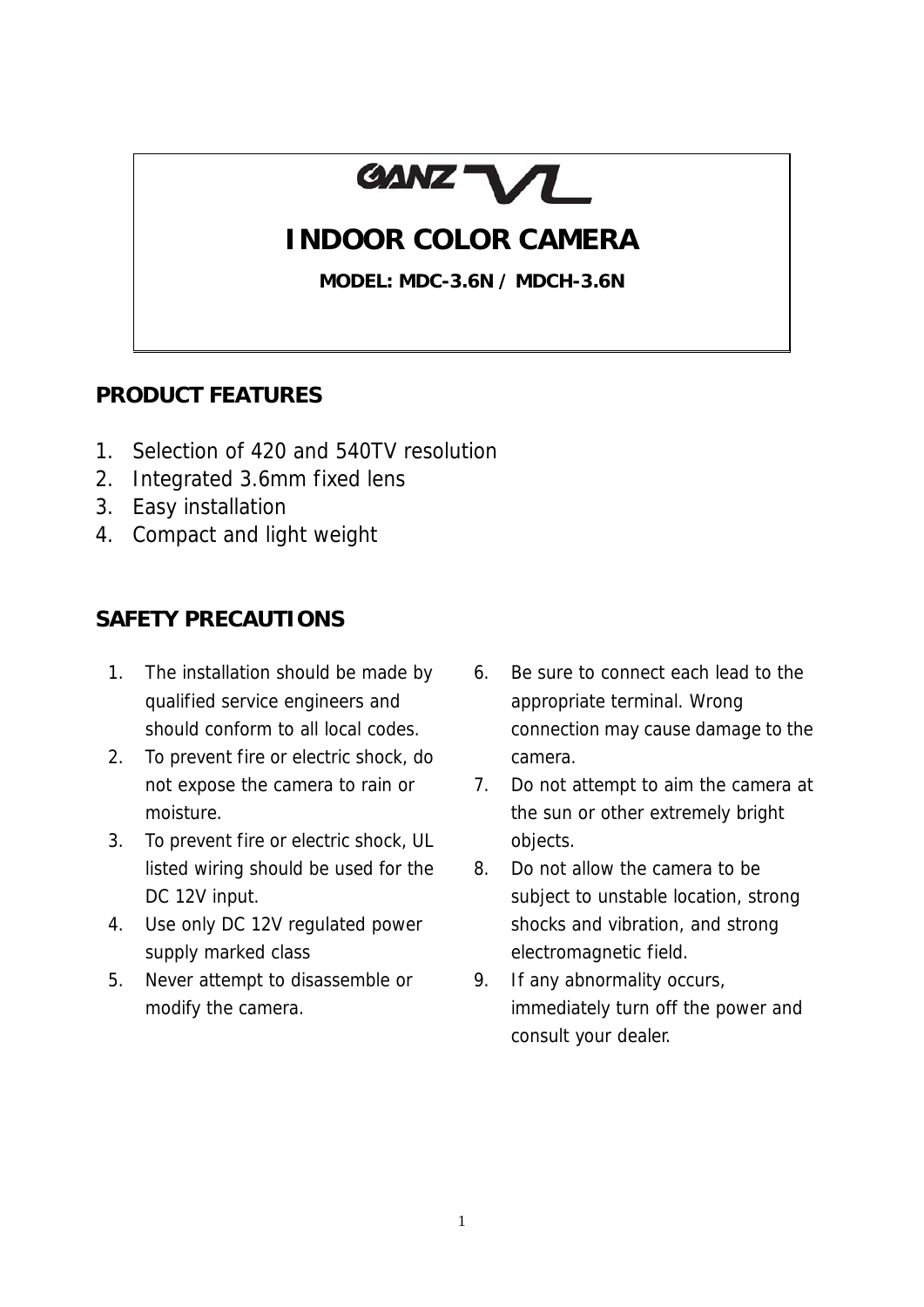## **PARTS DESCRIPTION**

After un-packing, check if the following items are contained inside.

- $\triangleright$  MDC(H)-3.6N unit with Power and BNC Cable…1
- ¾ User Manual… 1
- $\triangleright$  Screw…4
- ¾ Plastic Anchors…4
- $\triangleright$  Mating power connector…1



Figure 1

### **INSTALLATION**

Note: The camera may be fixed not only on the wall, but also on the ceiling.

- 1. Take off the housing(①) before installation
- 2. Insert 4 plastic anchors into the wall or ceiling (made of concrete) where the position fit for the screw hole of the bracket, then use the Flat Head Self-Tapping screw(②) to fix the camera itself. (Figure 2) Then fasten the camera holding screw.
- 3. Fix the housing(①) on the base, then the installation is finished. The set of the set of the set of the set of the set of the set of the set of the set of the set of the set of the set of the set of the set of the set of the set of the set of the set of the set of the set of